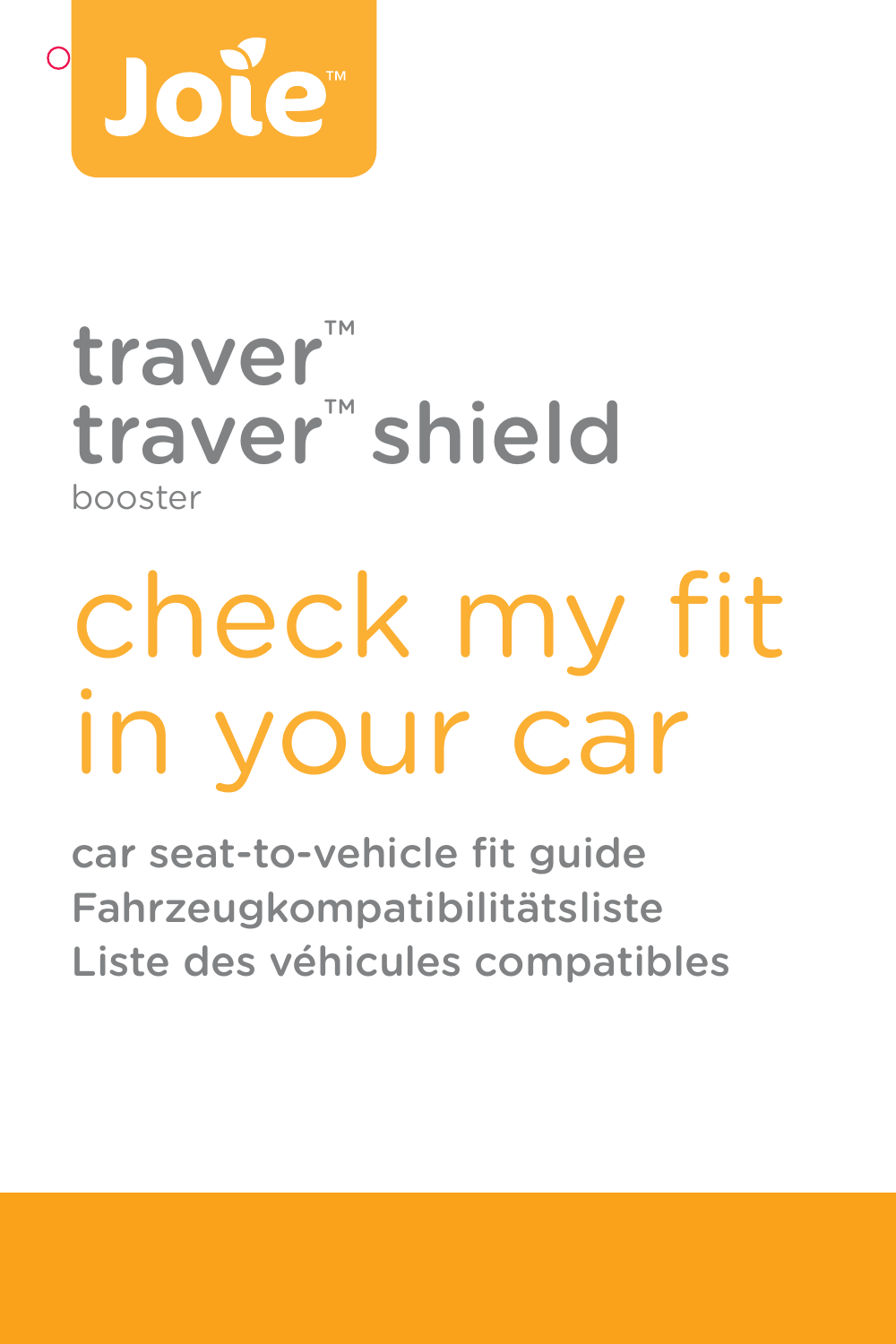This is a "Universal" child restraint. It is approved to Regulation No. 44, 04 series of amendments, for general use in vehicles and it will fit most, but not all, car seats.

A correct fit is likely if the vehicle manufacturer has declared in the vehicle handbook that the vehicle is capable of accepting a "Universal" child restraint for this age group.

This child restraint has been classified as "universal" under more stringent conditions than those which applied to earlier designs which do not carry this notice.

If in doubt, consult either the child restraint manufacturer or the retailer.

Only suitable if the approved vehicles are fitted with 3 point retractor safety-belts, approved to UN/ECE Regulation No. 16 or other equivalent standards.

DE

 $\bigcap$ 

Diese Sitzverstärkung ist ein "universelles" Rückhaltesystem für Kinder. Sie ist gemäß UN ECE-Regelungen 44, einschließlich Änderungen 04, für den allgemeinen Einsatz in Fahrzeugen abgenommen und passt in die meisten, aber nicht alle Autositze.

Eine richtige Passform ist höchstwahrscheinlich dann gegeben, wenn der Fahrzeughersteller in dem Handbuch für das betreffende Fahrzeug angibt, dass es für ein "universelles" Rückhaltesystem für Kinder in dieser Altersgruppe geeignet ist.

Diese Sitzverstärkung wurde gemäß weitaus strengerer Auflagen als "universell" klassifiziert als iene, die früheren Designs auferlegt wurden und die diesen Hinweis nicht enthalten.

Wenden Sie sich im Zweifelsfall an den Hersteller oder Händler des Rückhaltesystems für Kinder.

NUR GEEIGNET, WENN DIE ZUGELASSENEN FAHRZEUGE MIT DREIPUNKT-SICHERHEITSGURT MIT AUFROLLAUTOMATIK AUSGESTATTET SIND.

UND NACH ECE-REGELUNG NR. 16 ODER ANDEREN VERGLEICHBAREN NORMEN GENEHMIGT SIND.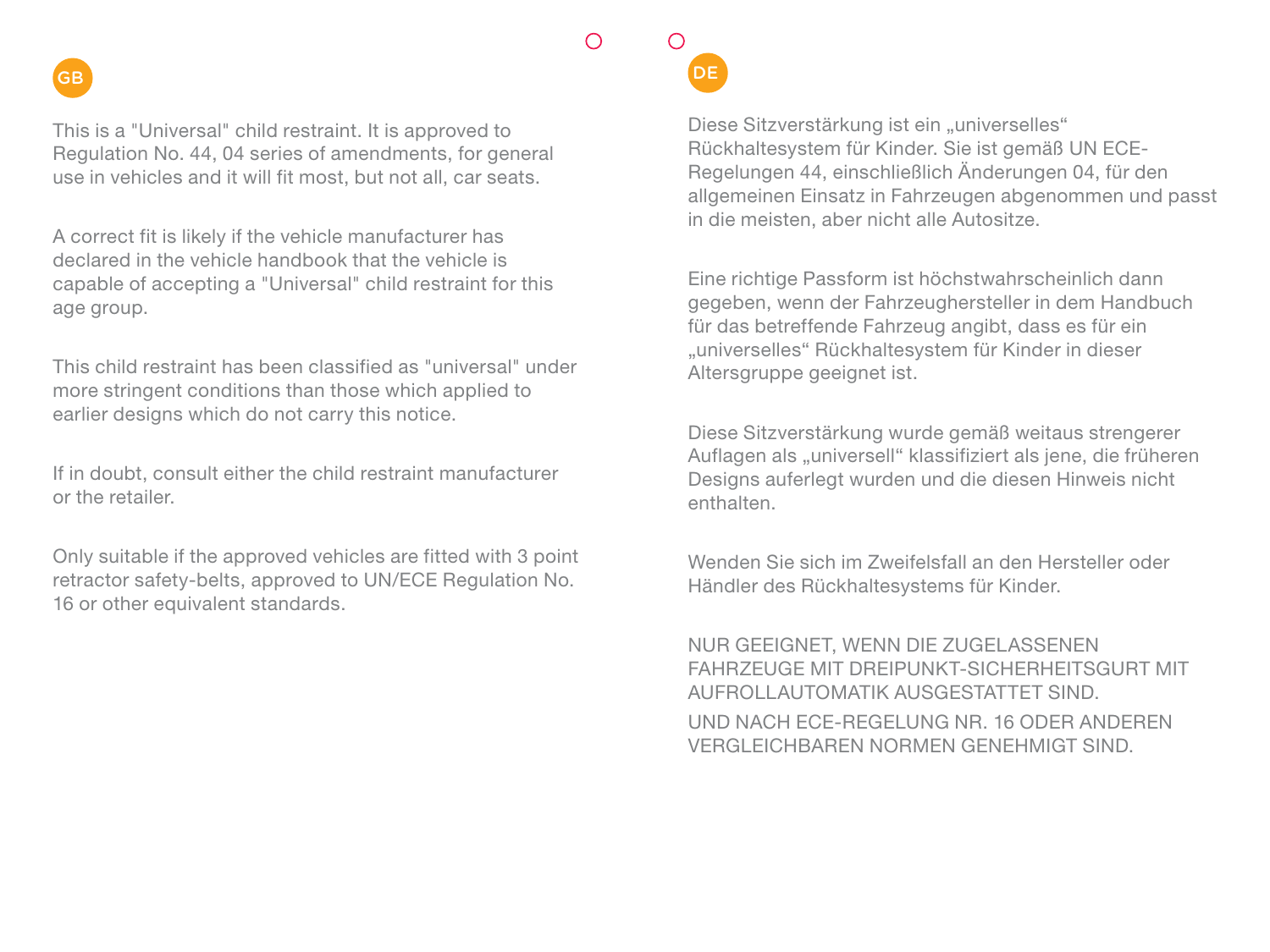FR

C'est un dispositif de fixation "Universel". Il est conforme aux amendements de la norme ECE R44.04 pour une utilisation dans une voiture et il sera adapté à la plupart des sièges de voitures.

L'installation du siège auto est possible dès lors que le constructeur automobile a indiqué dans le manuel utilisateur de la voiture que l'utilisation d'un siège auto de ce groupe d'âge est autorisée.

Le dispositif de fixation de ce siège auto est classé «Universel» en respectant des conditions plus sévères que celles qui étaient appliquées aux modèles antérieurs qui ne portaient pas cette mention.

En cas de doute, veuillez consulter le fabricant du siège ou le magasin.

CONVIENT UNIQUEMENT SI LES VÉHICULES AUTORISES SONT ÉQUIPÉS DE CEINTURES DE SÉCURITÉ À 3 POINTS AVEC ENROULEUR HOMOLOGUÉE SUIVANT LE RÈGLEMENT N° 16 DE LA NORME UN/ECE OU UNE NORME ÉQUIVALENTE.

**B** Vehicle Fitting<br>Information



The Joie booster with ISOSAFE is classified for "Semi-Universal" child restraint system use. It is suitable for fixing into the seat positions of most cars. The figures on the diagram below correspond with the vehicle fitting positions listed in the following pages.

Seat positions in other cars may also be suitable to accept the booster. The following Vehicle Fitting Information is only for vehicles sold in European markets. If in doubt, consult either the booster manufacturer or the distributor.

ALWAYS give priority to the rear seats of your vehicle.

If your child restraint can be fitted, it is marked with •

If your child restraint cannot be fitted, it is marked with **x** Electric or hybrid vehicles are marked with  $\overline{\mathbf{z}}$ 

i-Size vehicles are marked with  $\leq$ 

If the vehicle is equipped with underfloor storage boxes, these positions are marked with **!**

Vehicles with underfloor storage boxes are marked with SB! Customers should refer to the vehicle manufacturer's handbook for use of the support leg in storage boxes.

If your vehicle is not listed in this manual or it is not marked with either  $a \cdot or x$  then please refer to your vehicle's handbook or contact the manufacturer for further information.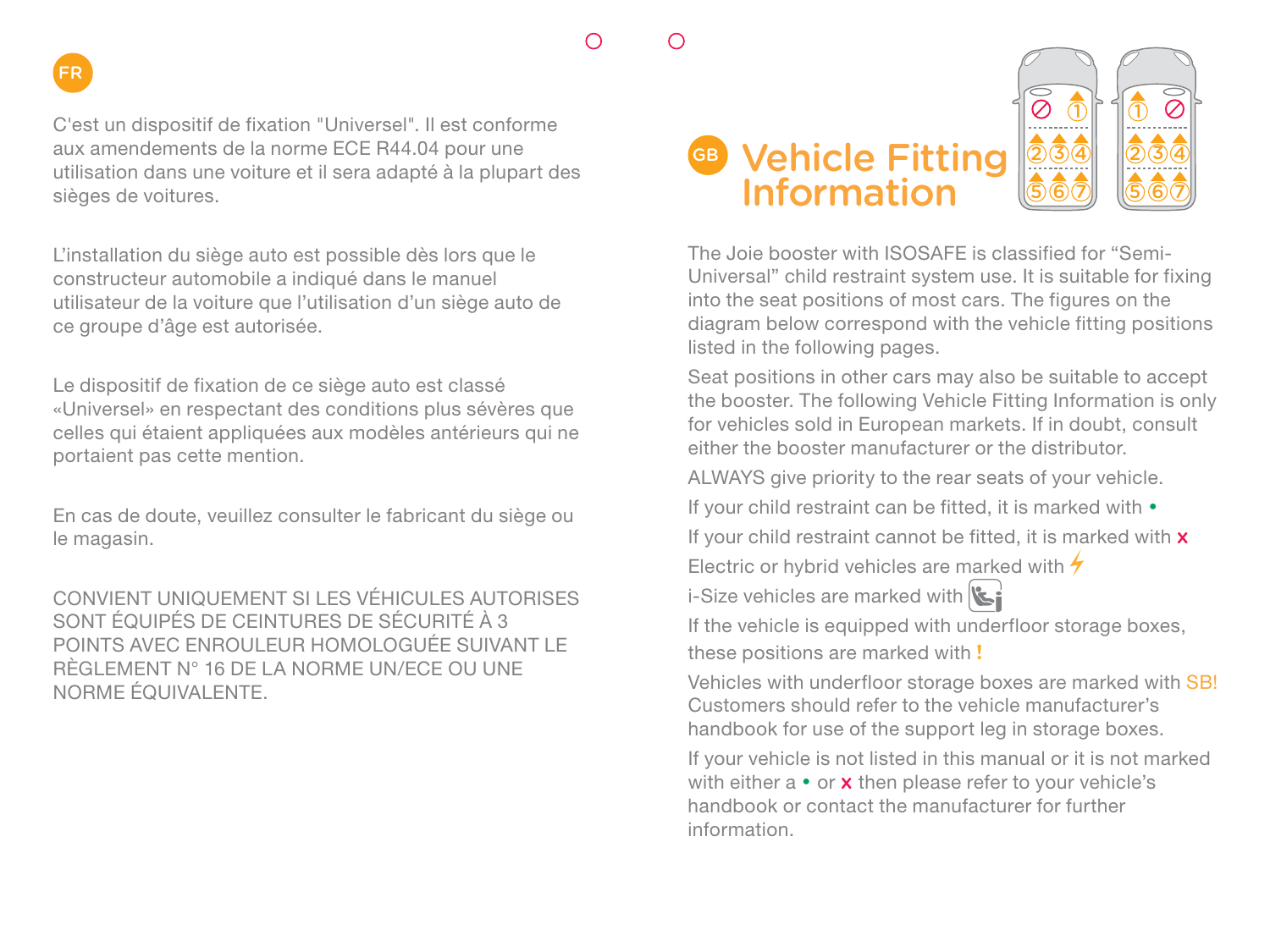## **De Informationen zur** Fahrzeugkompatibilität

Dieses Kinderrückhaltesystem mit ISOFIX-Konnektoren ist gemäß ECE R44/04 nach Kategorie "Semi-Universal" zugelassen.

Die Befestigung des Kindersitzes ist grundsätzlich auf den meisten Sitzplätzen im Fahrzeug möglich.

Die Darstellung der Sitzreihen im Fahrzeugdiagramm zeigt sämtliche potenzielle Befestigungspositionen auf, welche entsprechend des jeweiligen Fahrzeugmodells variieren können.

Die freigegebenen Sitzpositionen für die Montage mit Fahrzeuggurt und ISOFIX finden Sie in der nachfolgenden Auflistung. Beachten Sie hierbei zusätzlich die Informationen in der Betriebsanleitung Ihres Fahrzeugs.

Liegt eine Freigabe für die Kindersitzmontage vor, wird die mit • angezeigt

Konnte keine Montagefreigabe seitens Kindersitzhersteller erteilt werden, wird dies mit• angezeigt

Fahrzeuge mit Elektro- oder Hybridantrieb sind mit  $\bigtriangledown$ gekennzeichnet.

Fahrzeugmodell mit i-Size-Rückbank sind mit  $\left(\sum_i\right)$ gekennzeichnet.

Angezeigt. Die Sitzpositionen mit Staufach im Fußraum sind mit **•** markiert.

Fahrzeuge mit einem Staufach im Fußraum werden mit SB! angezeigt.

Setzen Sie sich bitte in diesem Fall unbedingt mit dem Fahrzeughersteller bzw. Ihrer Vertragswerkstatt in Verbindung, da eine Montage nur bedingt möglich erscheint.

Falls Ihr Fahrzeug nicht in dieser Anleitung aufgelistet oder weder mit • noch mit • gekennzeichnet ist, beachten Sie bitte das Handbuch zu Ihrem Fahrzeug oder erkundigen sich beim Hersteller nach weiteren Einzelheiten.

## Informations sur la compatibilité des véhicules et les positions

Ce siège auto Joie avec fixation isofix est conforme à la norme ECE R44/04 et classé dans la catégorie des dispositifs de fixation "Semi-Universal". Il peut être placé sur les sièges de la plupart des voitures. Les chiffres sur le schéma ci-dessous correspondent aux places autorisées dans les véhicules qui sont listés dans les pages suivantes.

Cette liste n'est pas exhaustive. D'autres voitures peuvent aussi être homologuées pour installer le siège auto. Attention, seuls les véhicules commercialisés sur le marché européen sont listés ci-après. En cas de doute, veuillez consulter le fabricant du siège auto ou le revendeur.

Donner TOUJOURS la priorité aux sièges arrière de votre véhicule.

Si votre siège enfant peut être monté, il est marqué par • Si votre siège enfant ne peut pas être monté, il est marqué par •

Les véhicules électriques ou hybrides sont reconnaissables avec le sigle  $\overline{\prime}$ 

Les véhicules i-Size sont marqués par



Si le véhicule est équipé de boîte de stockage au sol, ces positions sont signalées avec **•**

Les véhicules avec des boîtes de rangement au sol sont marqués par SB!

Si votre véhicule n'est pas répertorié dans ce manuel ou qu'il n'est pas marqué avec • ou • , veuillez vous reporter au manuel de votre véhicule ou contacter le constructeur pour plus d'informations.

 $\bigcap$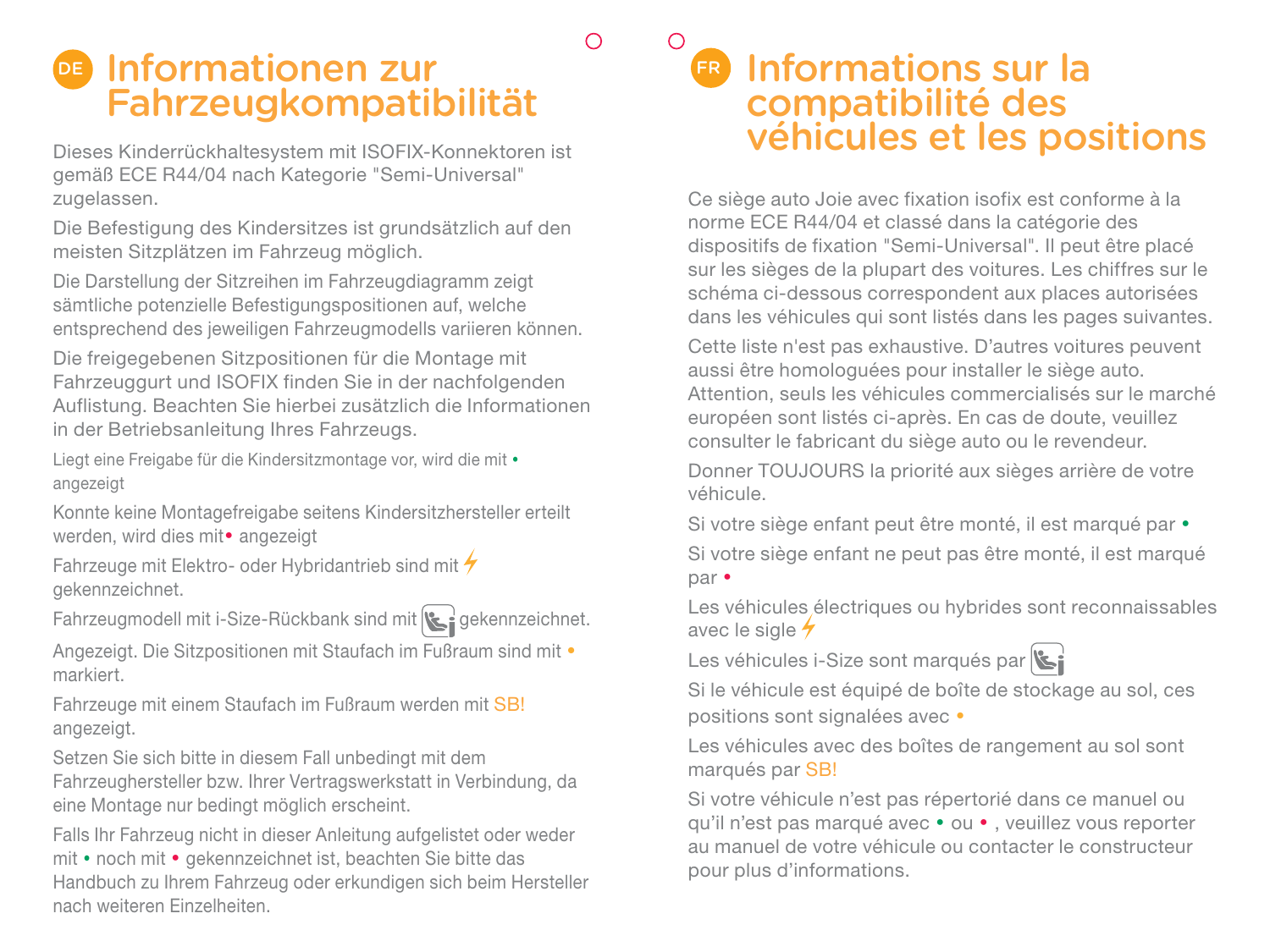|                                                                                                                                                                                                                                                                                                                                                                                                                                                                                                                                                                                                                                                                                                                                                                                                                                                | Ω                                                                                                                                                                                                                                                                                                                                                                                                                                                                                                                                                                                                                                                                                                                                                            | ∩          |                                                                                                                                                                                                                                                                                                                                                                                                                                                                                                                                                                                   |                                                                                                                                                                                                                                                                                                                                                                                                                                                                                                                                                                                                                                                                                                                                                                                                                                                                                                                                                                                                                                                                                                                                                                                                                                                                                                                                                                                                                                                                                                                                                                                                                                                                                                                                                                                                                                                                                                                                                                                                                                                                |
|------------------------------------------------------------------------------------------------------------------------------------------------------------------------------------------------------------------------------------------------------------------------------------------------------------------------------------------------------------------------------------------------------------------------------------------------------------------------------------------------------------------------------------------------------------------------------------------------------------------------------------------------------------------------------------------------------------------------------------------------------------------------------------------------------------------------------------------------|--------------------------------------------------------------------------------------------------------------------------------------------------------------------------------------------------------------------------------------------------------------------------------------------------------------------------------------------------------------------------------------------------------------------------------------------------------------------------------------------------------------------------------------------------------------------------------------------------------------------------------------------------------------------------------------------------------------------------------------------------------------|------------|-----------------------------------------------------------------------------------------------------------------------------------------------------------------------------------------------------------------------------------------------------------------------------------------------------------------------------------------------------------------------------------------------------------------------------------------------------------------------------------------------------------------------------------------------------------------------------------|----------------------------------------------------------------------------------------------------------------------------------------------------------------------------------------------------------------------------------------------------------------------------------------------------------------------------------------------------------------------------------------------------------------------------------------------------------------------------------------------------------------------------------------------------------------------------------------------------------------------------------------------------------------------------------------------------------------------------------------------------------------------------------------------------------------------------------------------------------------------------------------------------------------------------------------------------------------------------------------------------------------------------------------------------------------------------------------------------------------------------------------------------------------------------------------------------------------------------------------------------------------------------------------------------------------------------------------------------------------------------------------------------------------------------------------------------------------------------------------------------------------------------------------------------------------------------------------------------------------------------------------------------------------------------------------------------------------------------------------------------------------------------------------------------------------------------------------------------------------------------------------------------------------------------------------------------------------------------------------------------------------------------------------------------------------|
| <b>Installation with ISOSAFE System</b>                                                                                                                                                                                                                                                                                                                                                                                                                                                                                                                                                                                                                                                                                                                                                                                                        |                                                                                                                                                                                                                                                                                                                                                                                                                                                                                                                                                                                                                                                                                                                                                              |            |                                                                                                                                                                                                                                                                                                                                                                                                                                                                                                                                                                                   | 0000000                                                                                                                                                                                                                                                                                                                                                                                                                                                                                                                                                                                                                                                                                                                                                                                                                                                                                                                                                                                                                                                                                                                                                                                                                                                                                                                                                                                                                                                                                                                                                                                                                                                                                                                                                                                                                                                                                                                                                                                                                                                        |
|                                                                                                                                                                                                                                                                                                                                                                                                                                                                                                                                                                                                                                                                                                                                                                                                                                                | 0000000                                                                                                                                                                                                                                                                                                                                                                                                                                                                                                                                                                                                                                                                                                                                                      | Bentley    |                                                                                                                                                                                                                                                                                                                                                                                                                                                                                                                                                                                   |                                                                                                                                                                                                                                                                                                                                                                                                                                                                                                                                                                                                                                                                                                                                                                                                                                                                                                                                                                                                                                                                                                                                                                                                                                                                                                                                                                                                                                                                                                                                                                                                                                                                                                                                                                                                                                                                                                                                                                                                                                                                |
| Alfa Romeo<br>Guilietta (2010 >) • • $\mathbf{x}$ • – – –                                                                                                                                                                                                                                                                                                                                                                                                                                                                                                                                                                                                                                                                                                                                                                                      | Mito (2009 >) $\bullet \bullet x \bullet - -$                                                                                                                                                                                                                                                                                                                                                                                                                                                                                                                                                                                                                                                                                                                |            | Continental GT (2003 - 2011)<br>Continental Flying Spur (2005 - 2012)<br>Continental GTC (2005 - 2012)<br>Mulsanne (2010 >) $\cdot \cdot \cdot$ $\times \cdot$ -                                                                                                                                                                                                                                                                                                                                                                                                                  | $\bullet\quad\bullet\quad\mathbf{X}\quad\bullet\quad\textit{--}\quad\textit{--}\quad\textit{--}$<br>$\bullet\quad\bullet\quad\mathbf{X}\quad\bullet\quad\textbf{--}\quad$<br>$\bullet\quad\bullet\quad\mathbf{X}\quad\bullet\quad\mathbf{-}$                                                                                                                                                                                                                                                                                                                                                                                                                                                                                                                                                                                                                                                                                                                                                                                                                                                                                                                                                                                                                                                                                                                                                                                                                                                                                                                                                                                                                                                                                                                                                                                                                                                                                                                                                                                                                   |
| Audi                                                                                                                                                                                                                                                                                                                                                                                                                                                                                                                                                                                                                                                                                                                                                                                                                                           |                                                                                                                                                                                                                                                                                                                                                                                                                                                                                                                                                                                                                                                                                                                                                              | <b>BMW</b> |                                                                                                                                                                                                                                                                                                                                                                                                                                                                                                                                                                                   |                                                                                                                                                                                                                                                                                                                                                                                                                                                                                                                                                                                                                                                                                                                                                                                                                                                                                                                                                                                                                                                                                                                                                                                                                                                                                                                                                                                                                                                                                                                                                                                                                                                                                                                                                                                                                                                                                                                                                                                                                                                                |
| A1 Sportback (2012 >) $\bullet \bullet \mathbf{x} \bullet - -$<br>A3 Hatchback (2012 >) $\bullet \bullet \mathbf{x} \bullet - -$<br>$\frac{1}{2}$ A3 e-Tron Sportback (2015 >) • • $\mathbf{x}$ • – –<br>A3 Saloon (2014 >) $\bullet \bullet x \bullet - -$<br>A4 Allroad (2009 >) • • $\times$ • – – –<br>A4 Avant (2008 >) $\bullet \bullet \mathbf{x} \bullet - -$<br>A4 Saloon (2008 >) $\bullet \bullet \mathbf{x} \bullet - -$<br>A4 S4 Avant (2009 >) $\bullet \bullet x \bullet - -$<br>A5 Sportback (2009 >) • • $\times$ • – –<br>A5 S5 Sportback (2007 >) $\bullet \bullet \mathbf{x} \bullet - -$<br>A6 Allroad (2011 >) $\bullet \bullet \mathbf{x} \bullet - -$<br>A6 Avant (2011 >) $\bullet \bullet x \bullet - -$<br>A7 Sportback (2011 >) • • $\times$ • - - -<br>TT Coupe (2006 >) $\bullet \bullet \mathbf{X} \bullet - -$ | A1 (2011 >) $\bullet \bullet \mathbf{X} \bullet - -$<br>A3 (1996 - 2003) $\bullet \bullet \mathbf{X} \bullet - -$<br>A3 S3 (2012 >) $\bullet \bullet \mathbf{x} \bullet \mathbf{---}$<br>A4 S4 (2009 >) $\bullet \bullet \mathbf{X} \bullet - -$<br>A5 (2007 >) $\bullet \bullet \mathbf{X} \bullet - -$<br>A6 (2011 >) $\bullet \bullet \mathbf{x} \bullet - -$<br>A6 S6 (2011 >) $\bullet \bullet \mathbf{x} \bullet - -$<br>A8 (2011 >) $\bullet \bullet \mathbf{X} \bullet - -$<br>A8 S8 (2011 >) $\bullet \bullet \mathbf{X} \bullet - -$<br>$Q3 (2013>)$ $\bullet$ $\bullet$ $\times$ $\bullet$ $\bullet$ $\bullet$ $\bullet$<br>$Q5 (2009 >) \bullet \bullet \bullet \mathbf{X} \bullet - -$<br>$Q7 (2006) \cdot \cdot \cdot \cdot \cdot \cdot \cdot$ | Cadillac   | 1 Series Convertible (2008 >)<br>1 Series Coupe (2008 >) $\bullet \bullet \mathbf{x} \bullet \mathbf{---}$<br>1 Series F20 (2011 >)<br>2 Series Active Tourer • • x • - - -<br>2 Series Coupe<br>3 Series Coupe (2007 >)<br>3 Series F30 (2012 >)<br>5 Series Saloon (2003 - 2010)<br>5 Series Touring (2003 - 2010)<br>5 Series Touring (2011 >)<br>5 Series Saloon (2011 >)<br>5 Series (2011 >)<br>6 Series Coupe (2011 >)<br>6 Series Convertible (2011 >)<br>6 Series Gran Coupe (2011 >)<br>i3(2014)<br>X1 (2010)<br>X3 F25 (2011 >)<br>X5 (2015)<br>X6(2008>)<br>X6 (2015) | $\bullet\quad\bullet\quad\mathbf{X}\quad\bullet\quad\textit{--}\quad\textit{--}\quad\textit{-}$<br>$\mathbf{a} \cdot \mathbf{a} \cdot \mathbf{X} \cdot \mathbf{a} \cdot \mathbf{b}$<br>$\bullet\quad\bullet\quad\mathbf{X}\quad\bullet\quad\textbf{--}\quad$<br>$\bullet\quad\bullet\quad\mathbf{X}\quad\bullet\quad\textit{--}\quad\textit{--}\quad\textit{-}$<br>$\bullet\quad\bullet\quad\mathbf{X}\quad\bullet\quad\textcolor{red}{\bullet}\quad\textcolor{red}{\bullet}\quad\textcolor{red}{\bullet}\quad\textcolor{red}{\bullet}\quad\textcolor{red}{\bullet}\quad\textcolor{red}{\bullet}\quad\textcolor{red}{\bullet}\quad\textcolor{red}{\bullet}\quad\textcolor{red}{\bullet}\quad\textcolor{red}{\bullet}\quad\textcolor{red}{\bullet}\quad\textcolor{red}{\bullet}\quad\textcolor{red}{\bullet}\quad\textcolor{red}{\bullet}\quad\textcolor{red}{\bullet}\quad\textcolor{red}{\bullet}\quad\textcolor{red}{\bullet}\quad\textcolor{red}{\bullet}\quad\textcolor{red}{\bullet}\quad\textcolor{red}{\bullet}\quad\$<br>7 Series (2010 >) $\bullet \bullet x \bullet - -$<br>$\bullet\quad\bullet\quad\mathbf{X}\quad\bullet\quad\textcolor{red}{\bullet}\quad\textcolor{red}{\bullet}\quad\textcolor{red}{\bullet}\quad\textcolor{red}{\bullet}\quad\textcolor{red}{\bullet}\quad\textcolor{red}{\bullet}\quad\textcolor{red}{\bullet}\quad\textcolor{red}{\bullet}\quad\textcolor{red}{\bullet}\quad\textcolor{red}{\bullet}\quad\textcolor{red}{\bullet}\quad\textcolor{red}{\bullet}\quad\textcolor{red}{\bullet}\quad\textcolor{red}{\bullet}\quad\textcolor{red}{\bullet}\quad\textcolor{red}{\bullet}\quad\textcolor{red}{\bullet}\quad\textcolor{red}{\bullet}\quad\textcolor{red}{\bullet}\quad\textcolor{red}{\bullet}\quad\$<br>$\bullet\quad \bullet\quad \mathbf{X}\quad \bullet\quad \mathbf{Y}$<br>$X4 (2014 >)$ $\bullet \bullet \bullet$<br>$X5 (2007>)$<br>$\bullet\quad \bullet\quad \mathbf{X}\quad \bullet\quad \mathbf{Y}$<br>$3-GT (2013>)$ $\bullet \bullet \bullet \bullet$<br>5-GT (2010 >) $\bullet \bullet x \bullet - -$ |
|                                                                                                                                                                                                                                                                                                                                                                                                                                                                                                                                                                                                                                                                                                                                                                                                                                                |                                                                                                                                                                                                                                                                                                                                                                                                                                                                                                                                                                                                                                                                                                                                                              |            |                                                                                                                                                                                                                                                                                                                                                                                                                                                                                                                                                                                   |                                                                                                                                                                                                                                                                                                                                                                                                                                                                                                                                                                                                                                                                                                                                                                                                                                                                                                                                                                                                                                                                                                                                                                                                                                                                                                                                                                                                                                                                                                                                                                                                                                                                                                                                                                                                                                                                                                                                                                                                                                                                |
|                                                                                                                                                                                                                                                                                                                                                                                                                                                                                                                                                                                                                                                                                                                                                                                                                                                |                                                                                                                                                                                                                                                                                                                                                                                                                                                                                                                                                                                                                                                                                                                                                              |            | BLS Saloon (2006 - 2011) $\cdot \cdot \cdot$ $\cdot$ $\cdot$ - - -                                                                                                                                                                                                                                                                                                                                                                                                                                                                                                                |                                                                                                                                                                                                                                                                                                                                                                                                                                                                                                                                                                                                                                                                                                                                                                                                                                                                                                                                                                                                                                                                                                                                                                                                                                                                                                                                                                                                                                                                                                                                                                                                                                                                                                                                                                                                                                                                                                                                                                                                                                                                |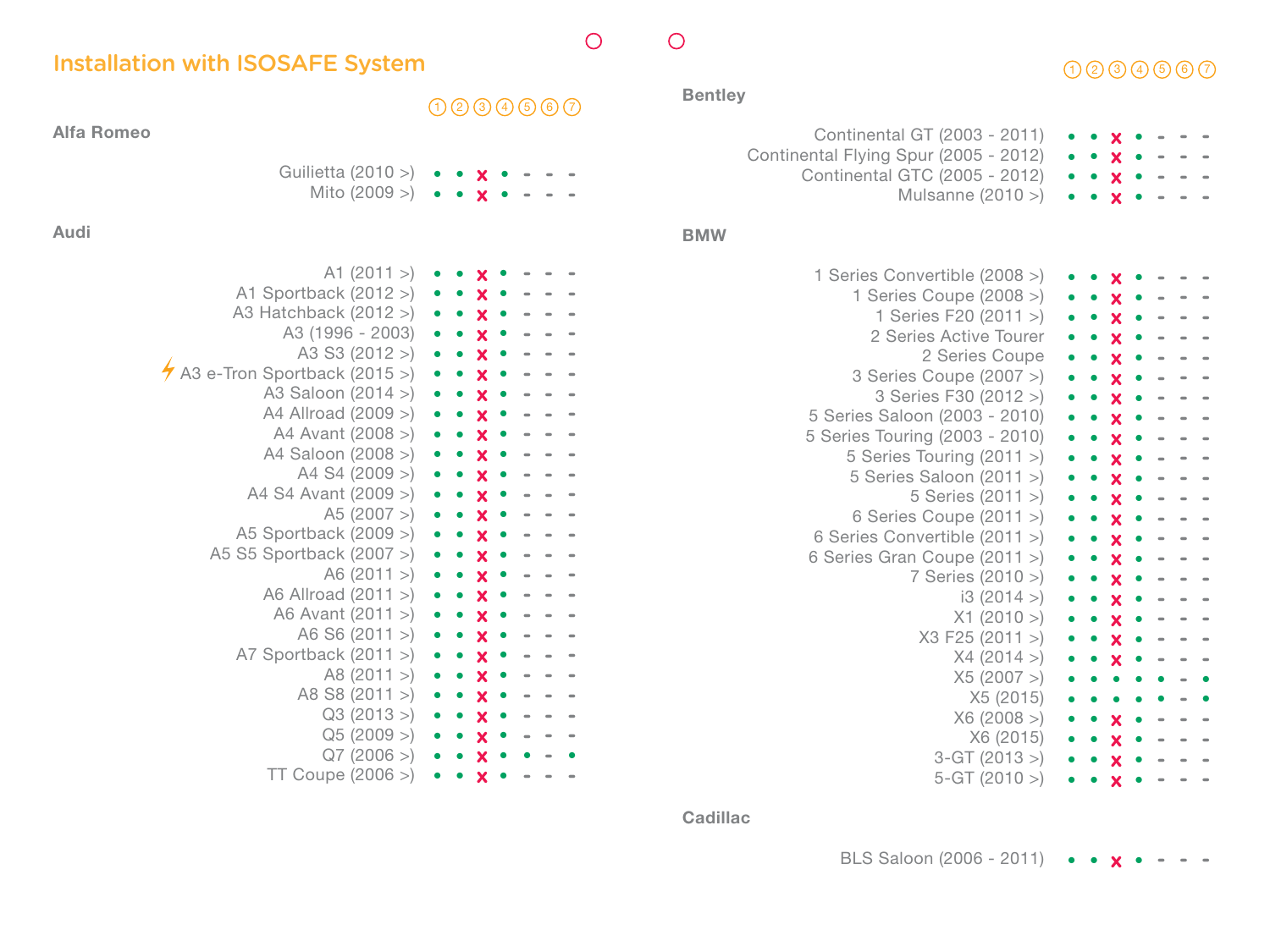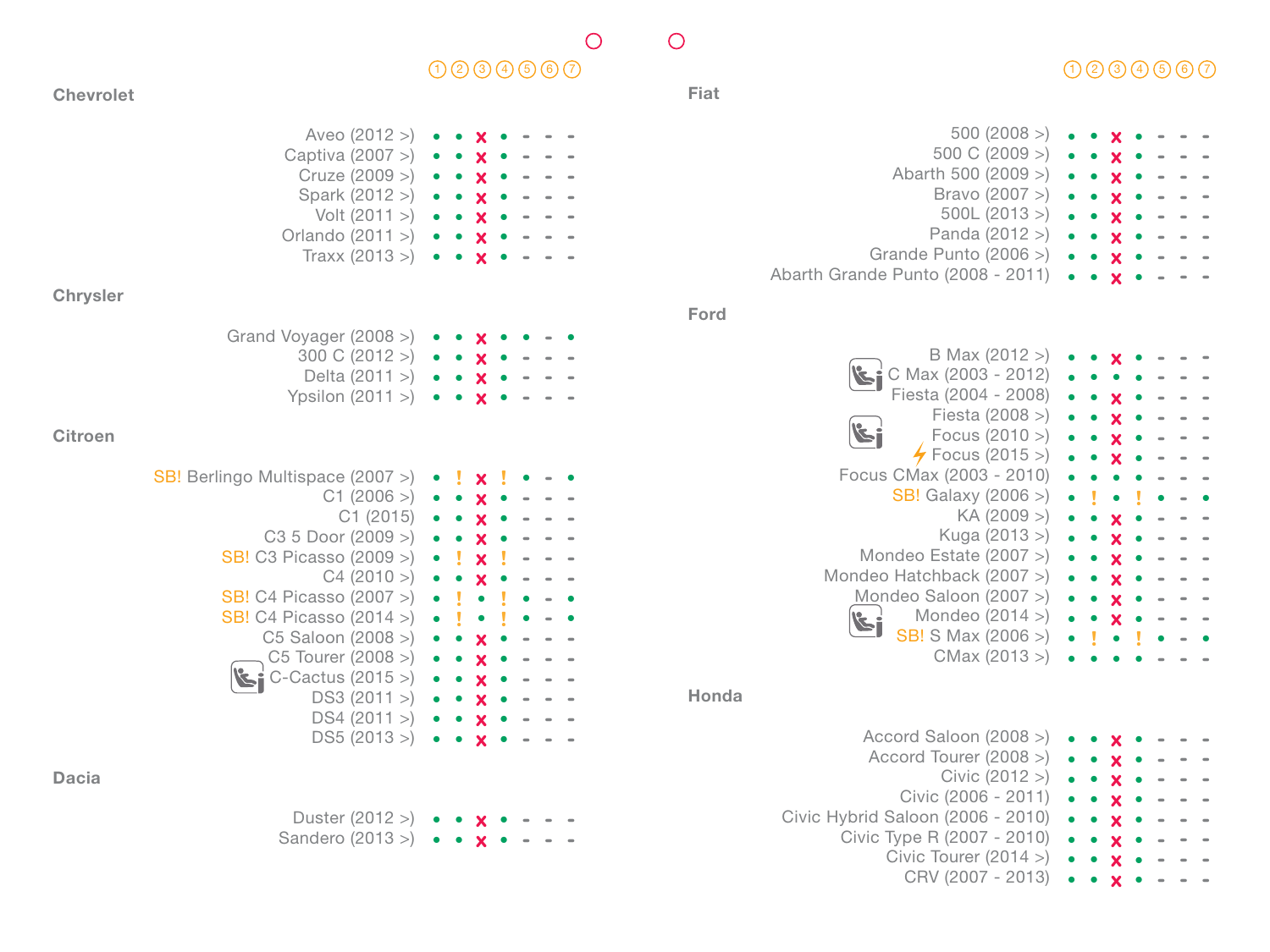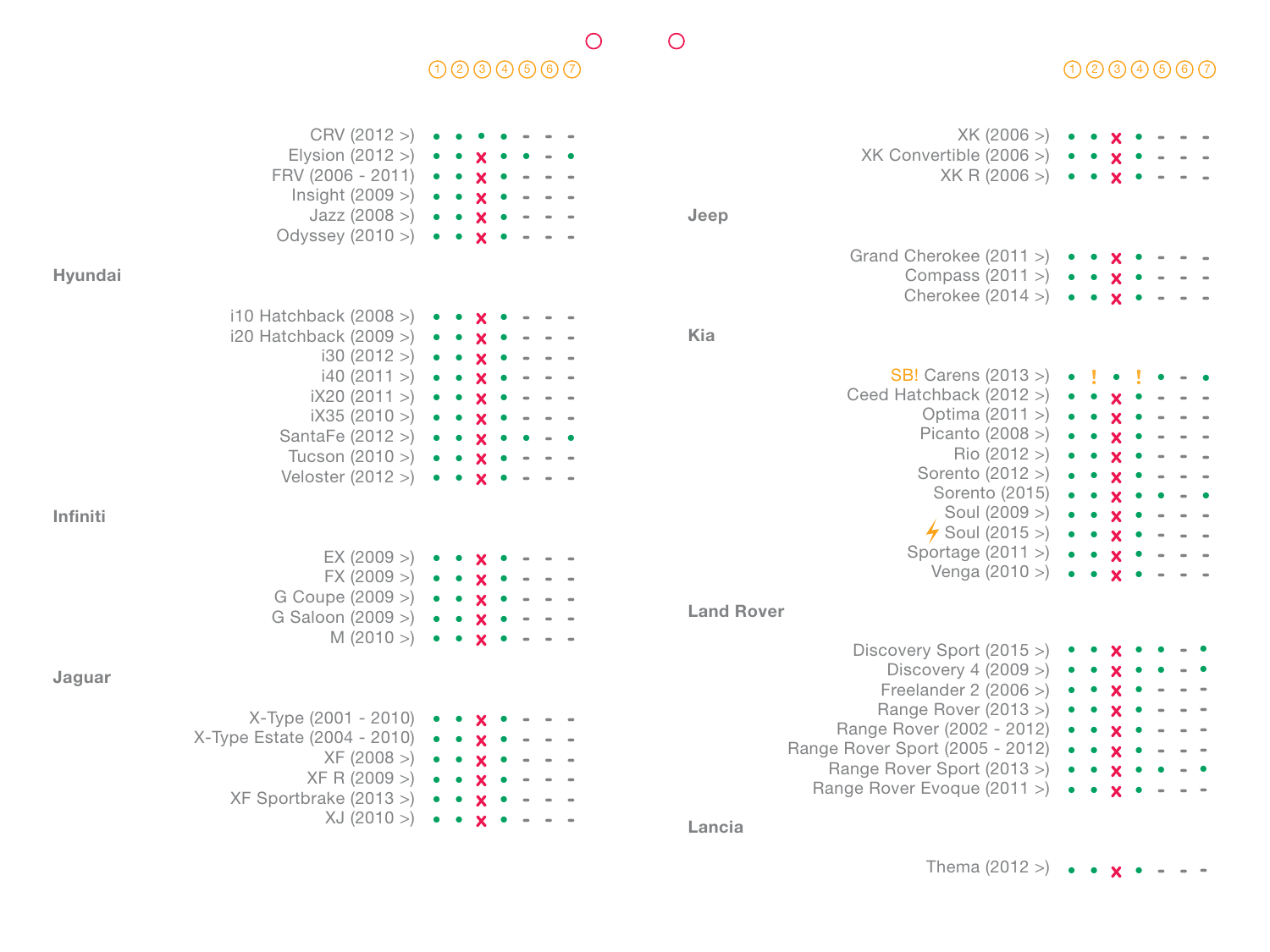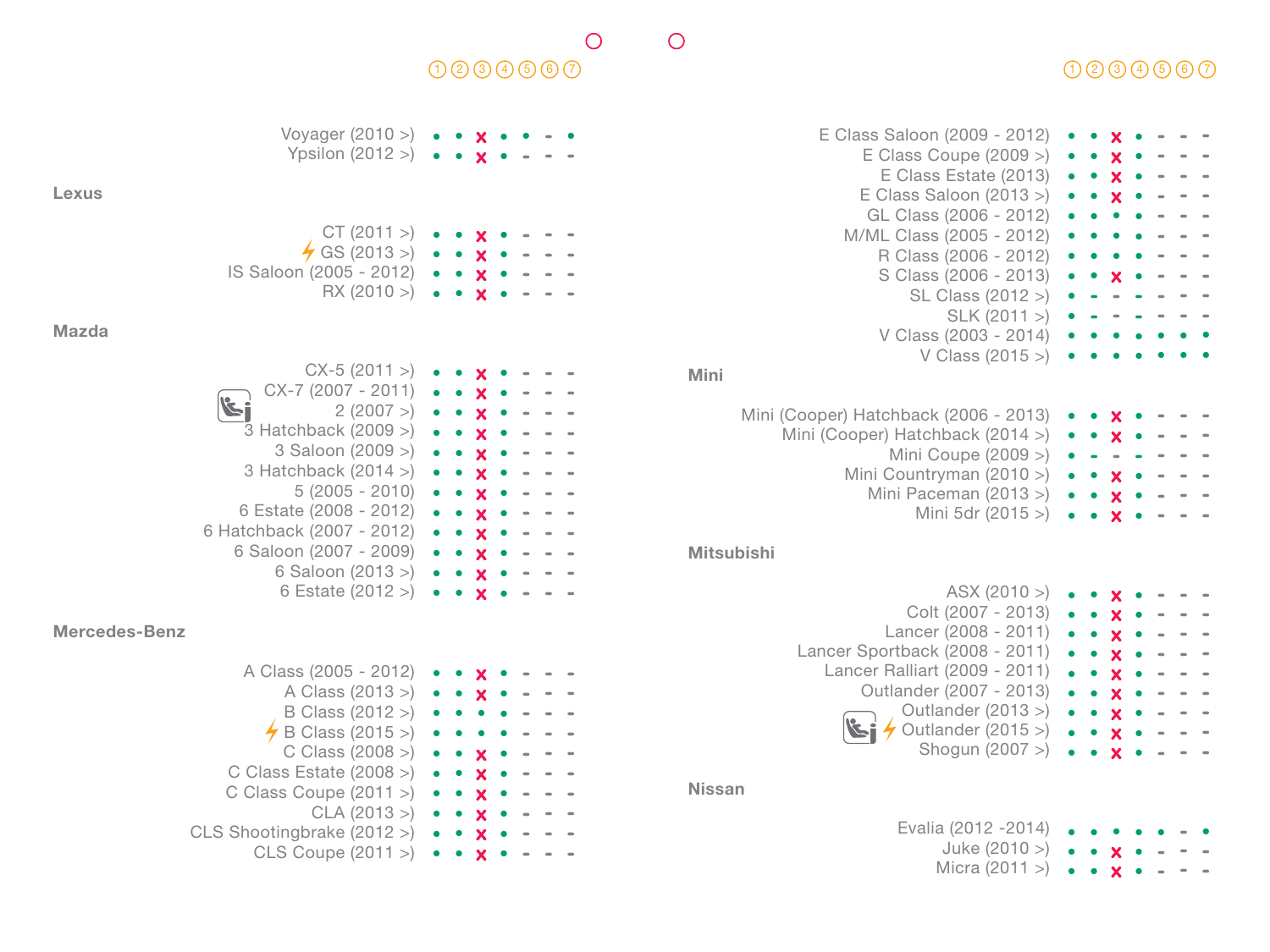#### 1)(2)(3)(4)(5)(6)(7

| 208 3dr (2013 $>$ ) $\bullet$                     |                     | $\cdot$ x   |    |                               |  |
|---------------------------------------------------|---------------------|-------------|----|-------------------------------|--|
| 208 5dr (2013 >) $\bullet \bullet x$              |                     |             |    |                               |  |
| 307 (2001 - 2007)                                 |                     | $\bullet$ X |    |                               |  |
| 307 Estate (2002 - 2007)                          | $\bullet \bullet x$ |             |    |                               |  |
| 308 Hatchback (2007 >)                            |                     |             |    |                               |  |
| 308 SW (2008 >) $\bullet \bullet x$               |                     |             |    |                               |  |
| 308 (2014 >) $\bullet \bullet \mathbf{x}$         |                     |             |    | $\bullet$ $\bullet$ $\bullet$ |  |
| SB! 3008 (2009 >) $\bullet$ ! $\times$ ! -        |                     |             |    |                               |  |
| 508 (2011 >) $\bullet \bullet \mathbf{X} \bullet$ |                     |             |    |                               |  |
| 508 SW (2011 $>$ ) $\bullet$                      |                     | $\bullet$ X |    |                               |  |
| $7508$ RXH (2013 >) • • x                         |                     |             |    |                               |  |
| SB! 5008 (2011 >) $\bullet$ ! $\bullet$           |                     |             | -1 |                               |  |
| RCZ (2011 >) $\bullet \bullet \bullet$            |                     |             |    |                               |  |
|                                                   |                     |             |    |                               |  |

### Cayenne (2011 >) Panamera (2011 >) Cayenne (2015 >)  $\bullet \bullet \mathbf{X} \bullet \mathbf{I} \bullet \mathbf{I}$ Panamera (2015 >)  $\bullet \bullet \mathbf{x} \bullet \mathbf{---}$

## Captur (2015 >)  $\bullet \bullet x \bullet - -$ Clio (2005 - 2012)  $\bullet \bullet \mathbf{x} \bullet - -$ Clio Renault Sport (2006 - 2012)  $\bullet \bullet \mathbf{X} \bullet - -$ Clio Sport Tourer (2007 - 2012)  $\bullet \bullet x \bullet - -$ Clio (2013 >)  $\bullet \bullet \mathbf{x} \bullet - -$ Laguna (2008 - 2012)  $\bullet \bullet \mathbf{X} \bullet \bullet \bullet \bullet$ Laguna Sport Tourer (2008 - 2012)  $\bullet \bullet x \bullet - -$ SB! Megane Hatchback  $(2008 >) \cdot \cdot \cdot \times \cdot$ Megane Sport Tourer (2009 >)  $\cdot \cdot \cdot$   $\cdot$   $\cdot$  - - -Modus (2004 - 2012) • •  $\times$  • – – – Grand Modus (2008 - 2012)  $\cdot \cdot \cdot$   $\times \cdot$  - - -SB! Scenic  $(2009 >) \cdot \cdot \cdot \cdot \cdot$ Trafic (2001 - 2014)  $\bullet \bullet \bullet \bullet \bullet \bullet \bullet \bullet$ Twingo (2007 >)  $\bullet \bullet x \bullet - -$ Twingo (2012 >)  $\bullet \bullet x \bullet - -$ Twingo (2015 >)  $\bullet \bullet x \bullet - -$ **•••••••!•••!••••••••••••!•••!•••• ••••••••••••••••••••••••••••••••• •••••••!•••!••••••••••••!•••!•••• xxxx•xxxxxx•xxxxxxxxxxxxxxxx••xxx -----------•----------------••--- -----------------------------•--- -----------•----------------••---**

## 1)(2)(3)(4)(5)(6)(7

Porsche

 $\Omega$ 

Renault

| Note (2006 - 2013)   |  | $\bullet$ $\bullet$ $\times$ $\bullet$ $\circ$ $\circ$ $\circ$                                                                                                                                                                                                                                                                                                                                                                                                                                                                                                                                                                                             |  |  |
|----------------------|--|------------------------------------------------------------------------------------------------------------------------------------------------------------------------------------------------------------------------------------------------------------------------------------------------------------------------------------------------------------------------------------------------------------------------------------------------------------------------------------------------------------------------------------------------------------------------------------------------------------------------------------------------------------|--|--|
| Note $(2014)$        |  | $\bullet\quad\bullet\quad\mathbf{X}\quad\bullet\quad\textcolor{red}{\bullet}\quad\textcolor{red}{\bullet}\quad\textcolor{red}{\bullet}\quad\textcolor{red}{\bullet}\quad\textcolor{red}{\bullet}\quad\textcolor{red}{\bullet}\quad\textcolor{red}{\bullet}\quad\textcolor{red}{\bullet}\quad\textcolor{red}{\bullet}\quad\textcolor{red}{\bullet}\quad\textcolor{red}{\bullet}\quad\textcolor{red}{\bullet}\quad\textcolor{red}{\bullet}\quad\textcolor{red}{\bullet}\quad\textcolor{red}{\bullet}\quad\textcolor{red}{\bullet}\quad\textcolor{red}{\bullet}\quad\textcolor{red}{\bullet}\quad\textcolor{red}{\bullet}\quad\textcolor{red}{\bullet}\quad\$ |  |  |
| $Qashqai+2$ (2008 >) |  | $\bullet\quad\bullet\quad\mathbf{X}\quad\bullet\quad\bullet\quad\bullet\quad\bullet$                                                                                                                                                                                                                                                                                                                                                                                                                                                                                                                                                                       |  |  |
| Qashqai (2014 >)     |  | $\bullet\quad\bullet\quad\mathbf{X}\quad\bullet\quad\textit{--}\quad\textit{--}\quad\textit{-}$                                                                                                                                                                                                                                                                                                                                                                                                                                                                                                                                                            |  |  |
| Quest MPV (2012 >)   |  | $\bullet \bullet \mathbf{X} \bullet \bullet \bullet \bullet \bullet$                                                                                                                                                                                                                                                                                                                                                                                                                                                                                                                                                                                       |  |  |
| $X-Trail (2007)$     |  |                                                                                                                                                                                                                                                                                                                                                                                                                                                                                                                                                                                                                                                            |  |  |

#### Opel

| Note (2006 - 2013)<br>Note $(2014)$<br>Qashqai+2 (2008 >)    | ٠ | $\bullet$<br>٠<br>٠ | x<br>×<br>$\times$ . | $\bullet$<br>٠ | $\qquad \qquad \blacksquare$<br>$\overline{\phantom{0}}$<br>٠ | $\qquad \qquad \blacksquare$      | ٠      |  |
|--------------------------------------------------------------|---|---------------------|----------------------|----------------|---------------------------------------------------------------|-----------------------------------|--------|--|
| Qashqai (2014 >)<br>Quest MPV (2012 >)                       |   | ٠<br>٠              | ×<br>×               | ٠<br>٠         | $\qquad \qquad \blacksquare$<br>٠                             |                                   |        |  |
| X-Trail (2007 >)                                             | ٠ | ۰                   | ×                    |                | $\qquad \qquad \blacksquare$                                  |                                   |        |  |
| Adam (2013 >)<br>Agila (2008 >)                              |   |                     | ×                    |                |                                                               |                                   |        |  |
| Ampera (2011 >)<br>Antara (2007 >)                           |   | ٠<br>٠              | ×<br>×               | ٠<br>٠         |                                                               |                                   |        |  |
| Astra 5dr (2010 >)<br>Astra Estate (2010 >)                  |   | ٠<br>٠              | ×<br>×               | ٠              |                                                               |                                   |        |  |
| Astra GTC (2011 >)                                           | ò | ٠<br>٠              | ×<br>×               |                |                                                               |                                   |        |  |
| Corsa 3dr Hatchback (2006 >)<br>Corsa 5dr Hatchback (2006 >) |   | ٠<br>٠              | ×<br>×               | ٠<br>٠         |                                                               |                                   |        |  |
| Corsa 5dr (2015 >)<br>Corsa VXR (2007 >)                     |   | ٠<br>٠              | ×<br>×               |                |                                                               |                                   |        |  |
| Insignia Hatchback (2009 >)<br>Insignia Saloon (2009 >)      |   | ۰<br>٠              | ×<br>×               |                |                                                               |                                   |        |  |
| Insignia Sports Tourer (2009 >)<br>Meriva (2010 >)           |   | ٠<br>٠              | ×<br>×               |                | $\overline{a}$                                                |                                   |        |  |
| Mokka (2013 >)<br>Vivaro $(2014)$                            |   | ٠                   | ×<br>٠               | ٠<br>٠         | $\qquad \qquad \blacksquare$<br>×                             | $\qquad \qquad \blacksquare$<br>× | ٠<br>× |  |
| Zafira (2005 >)<br>Zafira VXR (2005 >)                       |   |                     |                      |                | ٠                                                             |                                   | ٠      |  |
| Zafira Tourer (2014 >)                                       |   |                     |                      |                |                                                               |                                   |        |  |
| 107(2005)<br>108(2015)                                       |   | ٠                   | x<br>×               | ٠              | $\overline{a}$                                                |                                   |        |  |
| 207 3dr (2006 - 2012)<br>207 5dr (2006 - 2012)               |   | ٠<br>٠              | ×<br>×               |                | $\overline{a}$                                                |                                   |        |  |
| 207 SW (2007 - 2012)<br>2008(2013)                           | ۰ | ٠                   | ×                    |                | $\overline{\phantom{0}}$                                      | $\qquad \qquad \blacksquare$      | ٠      |  |
|                                                              |   |                     | ×                    | ٠              | $\qquad \qquad \blacksquare$                                  |                                   |        |  |

#### Peugeot

| $107(2005) \cdot \cdot \cdot \cdot \cdot$                                          |  |  |  |  |
|------------------------------------------------------------------------------------|--|--|--|--|
| 108 (2015 >) $\bullet \bullet \mathbf{x} \bullet \mathbf{---}$                     |  |  |  |  |
| $2073$ dr (2006 - 2012) $\bullet \bullet \mathbf{x} \bullet - -$                   |  |  |  |  |
| 207 5dr (2006 - 2012) $\bullet \bullet \mathbf{x} \bullet - -$                     |  |  |  |  |
| 207 SW (2007 - 2012) • • x • - - -                                                 |  |  |  |  |
| $2008(2013>)$ $\bullet$ $\bullet$ $\times$ $\bullet$ $\bullet$ $\bullet$ $\bullet$ |  |  |  |  |
|                                                                                    |  |  |  |  |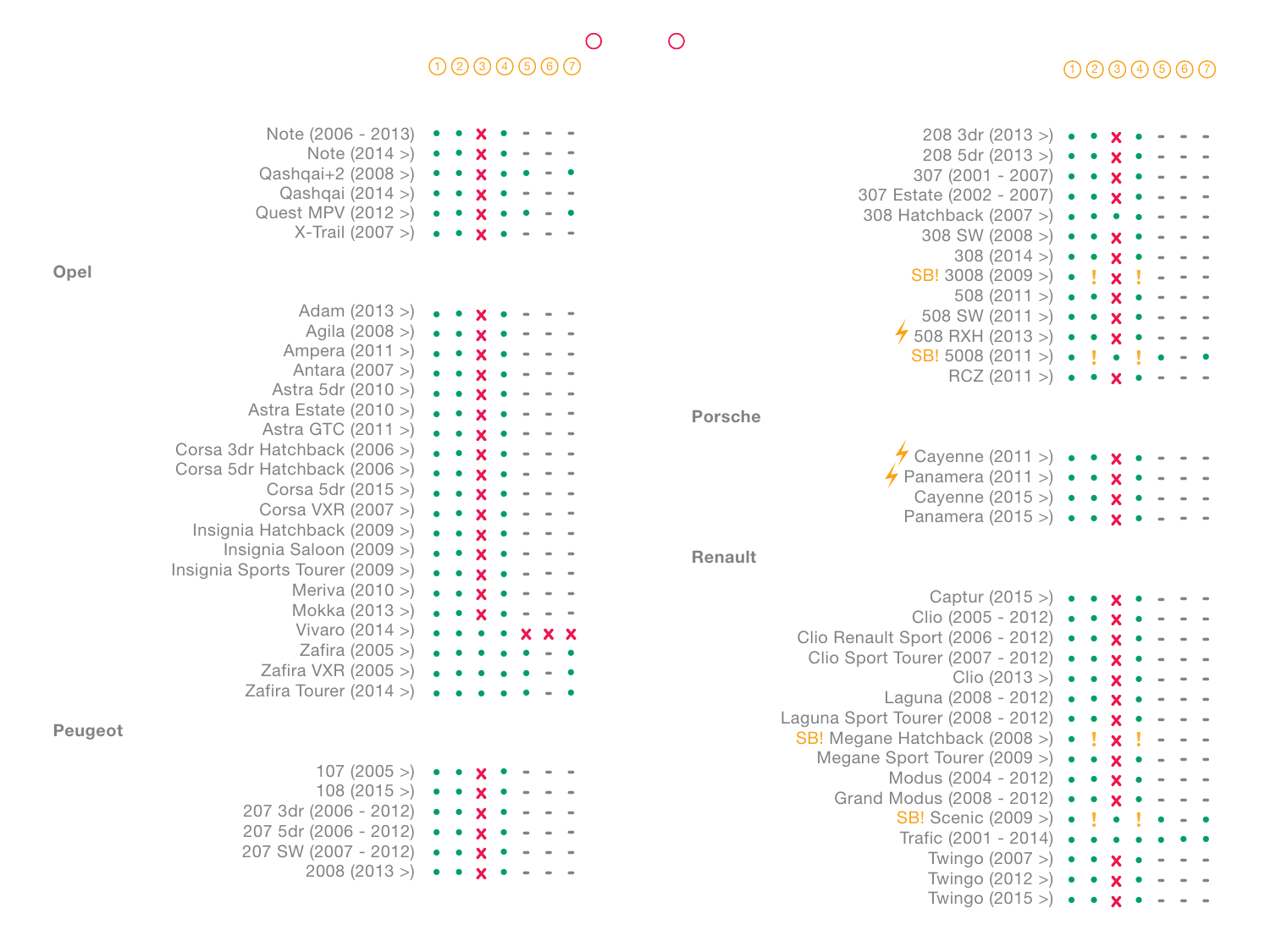|       |                                                                                          | $0@0@0@0\,$                                                                             |        |                                                                                             | 00000000                                                                              |
|-------|------------------------------------------------------------------------------------------|-----------------------------------------------------------------------------------------|--------|---------------------------------------------------------------------------------------------|---------------------------------------------------------------------------------------|
|       |                                                                                          |                                                                                         |        |                                                                                             |                                                                                       |
| Saab  |                                                                                          |                                                                                         | Smart  |                                                                                             |                                                                                       |
|       |                                                                                          | $9-3(2002 - 2012)$ $\bullet$ $\bullet$ <b>X</b> $\bullet$ $\bullet$ $\bullet$ $\bullet$ |        | For Two Coupe $(2007 >) \bullet - - -$                                                      |                                                                                       |
|       | 9-3 Sport Wagon (2005 - 2012) • • $\mathbf{x}$ • – – –                                   |                                                                                         |        |                                                                                             |                                                                                       |
|       | $9-3 \times (2009 - 2012) \cdot \cdot \cdot \times \cdot$                                |                                                                                         | Suzuki |                                                                                             |                                                                                       |
|       | 9-5 Estate (2005 - 2010) $\bullet \bullet x \bullet - -$                                 |                                                                                         |        |                                                                                             |                                                                                       |
|       |                                                                                          | $9-5(2011 - 2012)$ $\bullet$ $\bullet$ <b>X</b> $\bullet$ $\bullet$ $\bullet$ $\bullet$ |        |                                                                                             | Alto (2009 >) $\bullet \bullet x \bullet - -$                                         |
|       |                                                                                          |                                                                                         |        | Grand Vitara (2006 >) $\bullet \bullet x \bullet - -$                                       |                                                                                       |
| Seat  |                                                                                          |                                                                                         |        |                                                                                             | Splash (2008 >) • • $x$ • - - -                                                       |
|       |                                                                                          |                                                                                         |        | Swift Sport (2011 >) $\bullet \bullet x \bullet - -$                                        |                                                                                       |
|       | SB! Alhambra (2010 >) $\bullet$ ! $\bullet$ ! $\bullet$ $\bullet$ $\bullet$              |                                                                                         |        |                                                                                             | $SX-4(2006>)$ $x \cdot -$                                                             |
|       | Altea (2004 - 2011) $\bullet \bullet \mathbf{x} \bullet - -$                             |                                                                                         |        | SX-4 Saloon (2009 >) $\bullet \bullet x \bullet - -$                                        |                                                                                       |
|       | Altea XL (2007 - 2011) $\bullet \bullet \mathbf{x} \bullet - -$                          |                                                                                         |        |                                                                                             |                                                                                       |
|       | Altea Freetrack4 (2007 - 2009) • • $\times$ • – – –                                      |                                                                                         | Subaru |                                                                                             |                                                                                       |
|       |                                                                                          | Exeo (2008 >) • • $\times$ • – – –                                                      |        |                                                                                             |                                                                                       |
|       | Exeo ST Estate (2008 >) • • $\mathbf{x}$ • – –                                           |                                                                                         |        |                                                                                             | BRZ (2012 >) $\bullet \bullet x \bullet - -$                                          |
|       | Ibiza Cupra (2009 >) $\bullet \bullet \mathbf{x} \bullet - -$                            |                                                                                         |        |                                                                                             | Forester (2013 >) • • $\mathbf{x}$ • – – –                                            |
|       |                                                                                          | Ibiza FR (2009 >) • • $\times$ • – – –                                                  |        | Impreza 5 Door (2013 >) $\bullet \bullet \mathbf{x} \bullet \mathbf{u}$                     |                                                                                       |
|       | Ibiza Hatchback (2008 - 2013) • • $\mathbf{x}$ • – – –                                   |                                                                                         |        |                                                                                             | Legacy (2012 >) • • $x \cdot - -$                                                     |
|       | Leon Cupra (2007 - 2011) $\cdot \cdot \cdot$ $\cdot$ $\cdot$ $\cdot$ - - -               |                                                                                         |        |                                                                                             | Outback (2012 >) $\bullet \bullet x \bullet - -$                                      |
|       | Leon FR (2006 - 2012) $\bullet \bullet \times \bullet - -$                               |                                                                                         |        | XV Hatchback (2011 >) $\bullet \bullet \bullet \bullet \bullet - -$                         |                                                                                       |
|       | Leon Hatchback (2005 - 2012) • • $x \cdot -$ - -                                         |                                                                                         |        |                                                                                             |                                                                                       |
|       |                                                                                          | Leon (2013 >) $\bullet \bullet x \bullet - -$                                           | Toyota |                                                                                             |                                                                                       |
|       |                                                                                          | Mii (2011 >) $\bullet \bullet x \bullet - -$                                            |        |                                                                                             |                                                                                       |
|       |                                                                                          | Toledo (2013 >) $\bullet \bullet \mathbf{x} \bullet \mathbf{---}$                       |        |                                                                                             | Auris (2007 - 2012) $\bullet \bullet \bullet \bullet \bullet \bullet \bullet \bullet$ |
|       |                                                                                          |                                                                                         |        |                                                                                             | Auris (2013 >) • • $\times$ • – – –                                                   |
| Skoda |                                                                                          |                                                                                         |        | Avensis Hatchback (2003 - 2011) $\cdot \cdot \cdot$ $\cdot$ $\cdot$ - - -                   |                                                                                       |
|       |                                                                                          |                                                                                         |        | Avensis Tourer (2009 >) $\cdot \cdot \cdot$ $\cdot$ $\cdot$ $\cdot$ $\cdot$ $\cdot$ $\cdot$ |                                                                                       |
|       |                                                                                          | Citigo (2012 >) • • $\times$ • – – –                                                    |        |                                                                                             | Aygo $(2005) \cdot \cdot \cdot \cdot \cdot$                                           |
|       | Fabia Estate Combi (2008 >) $\bullet \bullet \mathbf{x} \bullet \bullet \bullet \bullet$ |                                                                                         |        |                                                                                             | Aygo $(2014) \cdot \cdot \cdot \cdot \cdot$                                           |
|       | Fabia Hatchback (2007 >) $\bullet \bullet \mathbf{x} \bullet - -$                        |                                                                                         |        |                                                                                             | EZ MPV (2013 >) $\bullet \bullet \mathbf{x} \bullet - -$                              |
|       | Octavia Estate Combi (2005 - 2013) $\bullet \bullet x \bullet - -$                       |                                                                                         |        |                                                                                             | GT86 (2012 >) $\cdot \cdot \cdot$ $\times \cdot \cdot$ - - -                          |
|       | Octavia Hatchback (2004 - 2012) • • $\mathbf{x}$ • - - -                                 |                                                                                         |        |                                                                                             | Highlander (2013 >) $\bullet \bullet x \bullet - -$                                   |
|       | Octavia Scout (2007 - 2013) $\bullet \bullet \mathbf{x} \bullet - -$                     |                                                                                         |        | Land Cruiser (2003 - 2009) • • $\mathbf{x}$ • – – –                                         |                                                                                       |
|       | Octavia Hatchback (2013 >) $\bullet \bullet \mathbf{x} \bullet - -$                      |                                                                                         |        |                                                                                             |                                                                                       |
|       |                                                                                          | Rapid (2013 >) • • $\bm{x}$ • – – –                                                     |        |                                                                                             |                                                                                       |
|       | Roomster (2006 >) • • $\mathbf{x}$ • – – –                                               |                                                                                         |        |                                                                                             |                                                                                       |
|       | Superb Combi Estate (2008 >) $\bullet \bullet \times \bullet - -$                        |                                                                                         |        |                                                                                             |                                                                                       |
|       |                                                                                          | Superb (2008 >) $\bullet \bullet \mathbf{X} \bullet - -$                                |        |                                                                                             |                                                                                       |
|       |                                                                                          | Yeti (2009 >) • • $\times$ • - - -                                                      |        |                                                                                             |                                                                                       |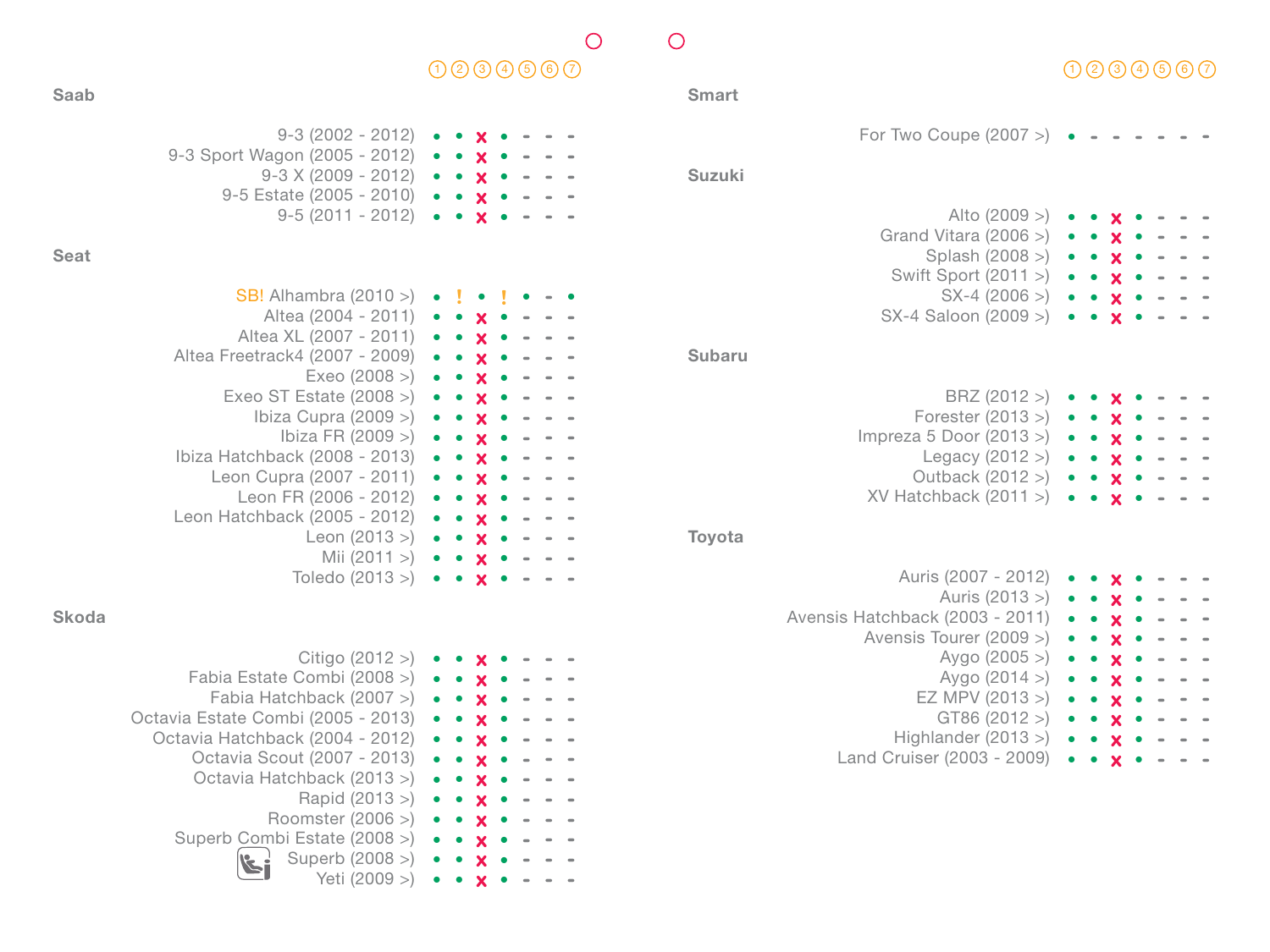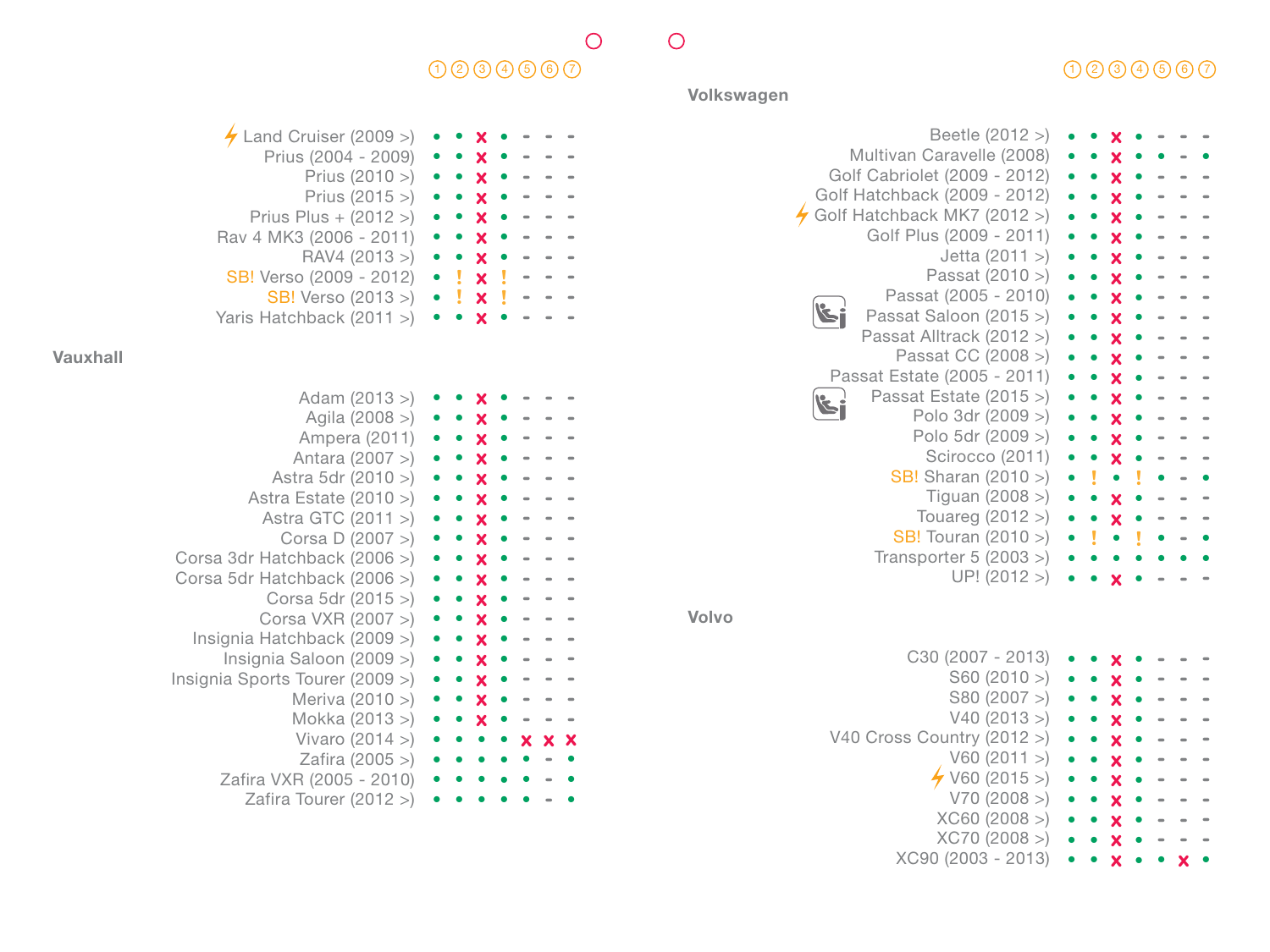